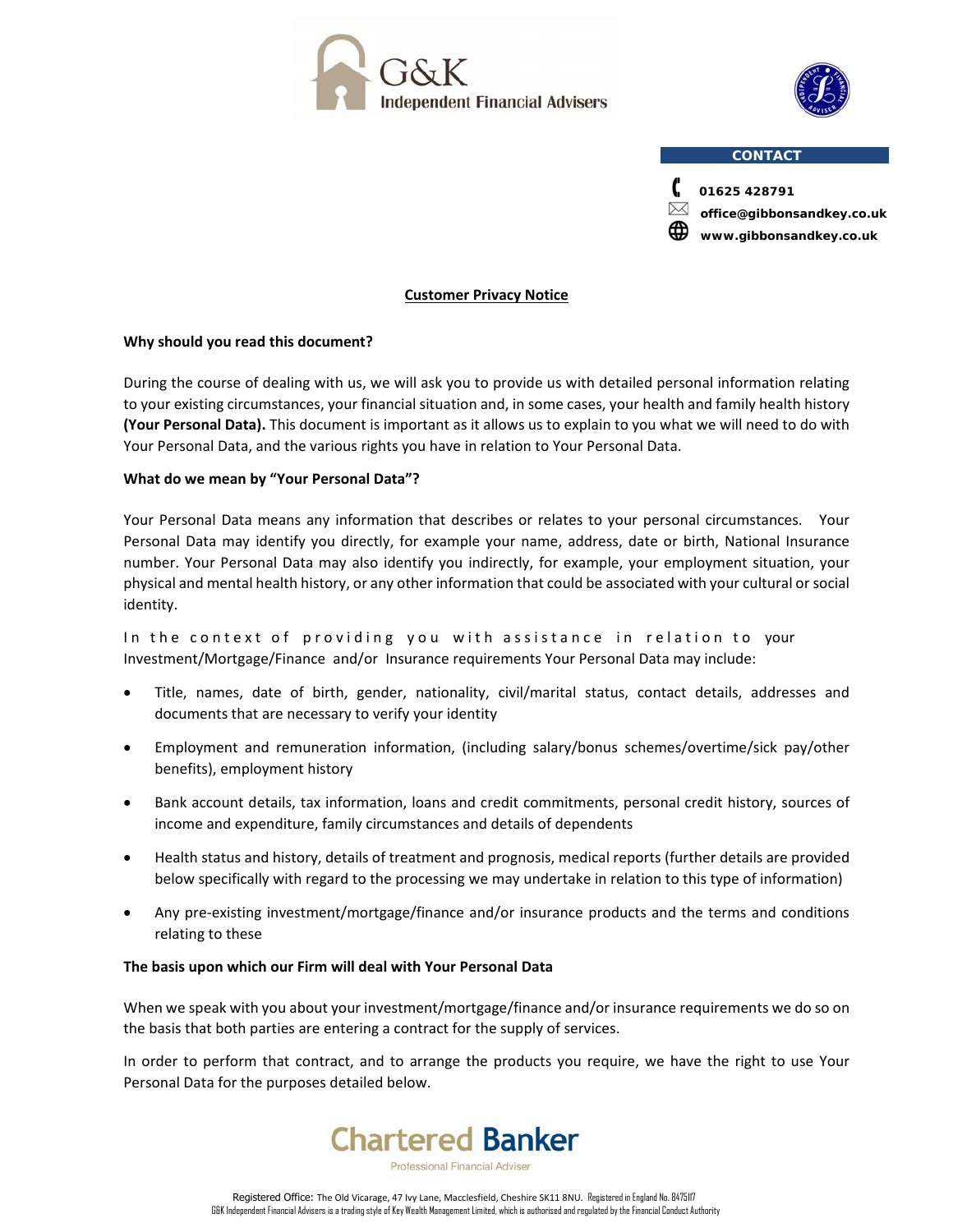Alternatively, either in the course of initial discussions with you or when the contract between us has come to an end for whatever reason, we have the right to use Your Personal Data provided it is in our legitimate business interest to do so and your rights are not affected. For example, we may need to respond to requests from mortgage lenders, insurance providers and our Compliance Service Provider relating to the advice we have given to you, or to make contact with you to seek feedback on the service you received.

On occasion, we will use Your Personal data for contractual responsibilities we may owe our regulator The Financial Conduct Authority, or for wider compliance with any legal or regulatory obligation to which we might be subject. In such circumstances, we would be processing Your Personal Data in order to meet a legal, compliance or other regulatory obligation to which we are subject.

#### **The basis upon which we will process certain parts of Your Personal Data**

Where you ask us to assist you with for example your insurance needs, in particular life insurance and insurance that may assist you in the event of an accident or illness, we will ask you information about your ethnic origin, your health and medical history (**Your Special Data)**. We will record and use Your Special Data in order to make enquiries of insurance providers in relation to insurance products that may meet your needs and to provide you with advice/guidance regarding the suitability of any product that may be available to you.

If you have parental responsibility for children under the age of 13, it is also very likely that we will record information on our systems that relates to those children and potentially, to their Special Data.

The arrangement of certain types of insurance may involve disclosure by you to us of information relating to historic or current criminal convictions or offences (together "**Criminal Disclosures**"). This is relevant to insurance related activities such as underwriting, claims and fraud management.

We will use special Data and any Criminal Disclosures in the same way as Your Personal Data generally, as set out in this Privacy Notice.

Information on Special Category Data and Criminal Disclosures must be capable of being exchanged freely between insurance intermediaries such as our Firm, and insurance providers, to enable customers to secure the important insurance protection that their needs require.

#### **How do we collect Your Personal Data?**

We will collect and record Your Personal Data from a variety of sources, but mainly directly from you. You will usually provide information during the course of our initial meetings or conversations with you to establish your circumstances and needs and preferences in relation to investment/mortgages/finance and insurance. You will provide information to us verbally and in writing, including email.

We may also obtain some information from third parties, for example, credit checks, information from your employer, and searches of information in the public domain such as the voters roll. If we use technology solutions to assist in the collection of Your Personal Data for example software that is able to verify your credit status. We will only do this if we have consent from you for us or our nominated processor to access your information in this manner. With regards to electronic ID checks we would not require your consent but will inform you of how such software operates and the purpose for which it is used.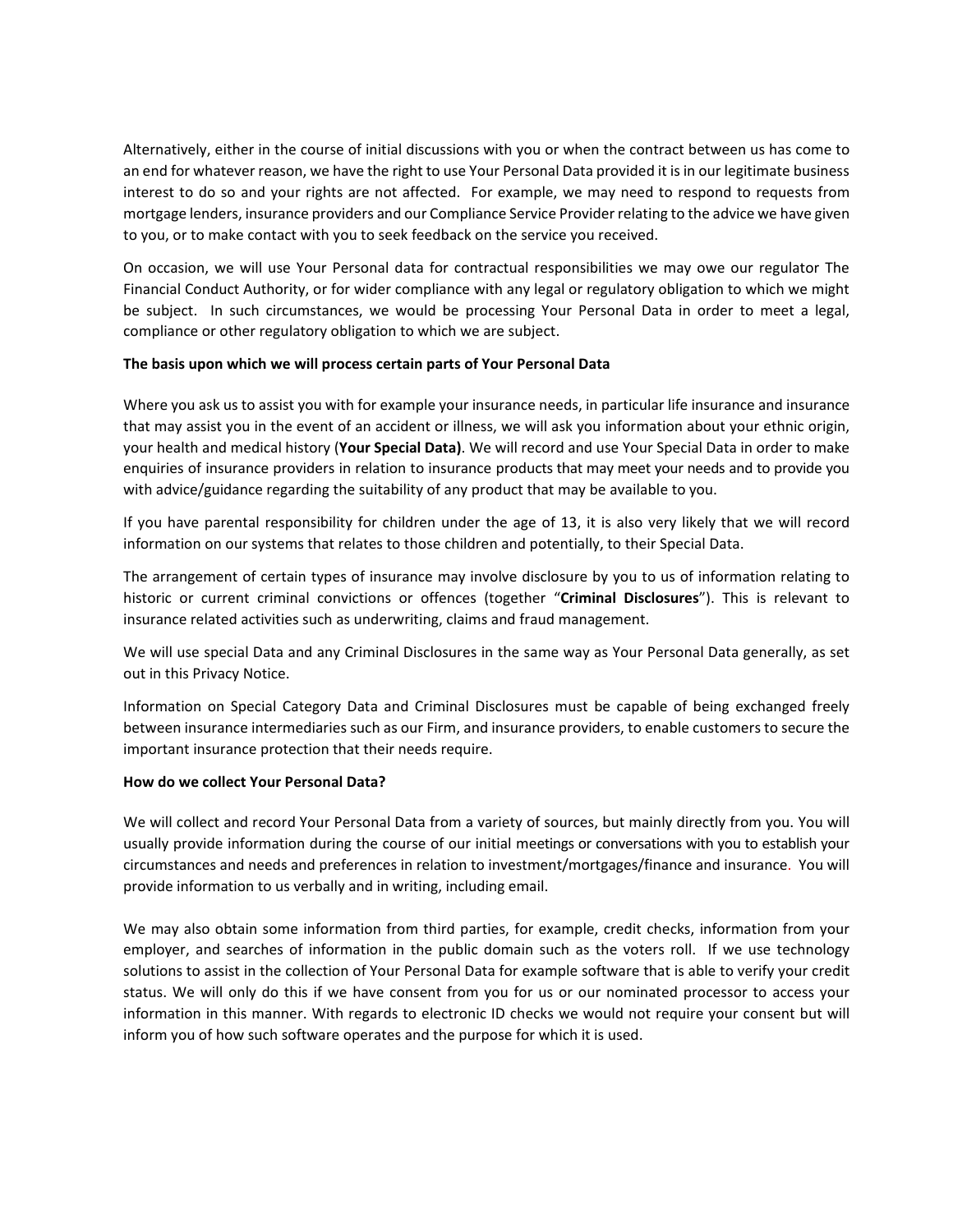## **What happens to Your Personal Data when it is disclosed to us?**

In the course of handling Your Personal Data, we will:

- Record and store Your Personal Data in our paper files, mobile devices and on our computer systems (*websites, email, hard drives, and cloud facilities*). This information can only be accessed by employees and consultants within our Firm and only when it is necessary to provide our service to you and to perform any administration tasks associated with or incidental to that service
- Submit Your Personal Data to Product Providers/Mortgage Lenders/Commercial Lenders and/or Insurance Product providers, both in paper form and on‐line via a secure portal. The provision of this information to a third party is essential in allowing us to progress any enquiry or application made on your behalf and to deal with any additional questions or administrative issues that lenders and providers may raise.
- Use Your Personal Data for the purposes of responding to any queries you may have in relation to any investment/mortgage/finance product or insurance policy you may take out, or to inform you of any developments in relation to those products and/or polices of which we might become aware

#### **Sharing Your Personal Data**

From time to time Your Personal Data will be shared with:

- Investment Providers/Mortgage lenders/Finance lenders and insurance providers.
- Third parties who we believe will be able to assist us with your enquiry or application, or who are able to support your needs as identified. These third parties will include but may not be limited to, our Compliance Advisers, Product specialists, estate agents, providers of legal services such as estate planners, conveyancing, surveyors and valuers (in each case where we believe this to be required due to your particular circumstances).

In each case, your Personal Data will only be shared for the purposes set out in this customer privacy notice, i.e. to progress your investment/mortgage/finance and/or insurance enquiry and to provide you with our professional services.

Please note that this sharing of Your Personal Data does not entitle such third parties to send you marketing or promotional messages: it is shared to ensure we can adequately fulfil our responsibilities to you, and as otherwise set out in this Customer Privacy Notice.

We do not envisage that the performance by us of our service will involve Your Personal Data being transferred outside of the European Economic Area.

## **Security and retention of Your Personal Data**

Your privacy is important to us and we will keep Your Personal Data secure in accordance with our legal responsibilities. We will take reasonable steps to safeguard Your Personal Data against it being accessed unlawfully or maliciously by a third party.

We also expect you to take reasonable steps to safeguard your own privacy when transferring information to us, such as not sending confidential information over unprotected email, ensuring email attachments are password protected or encrypted and only using secure methods of postage when original documentation is being sent to us.